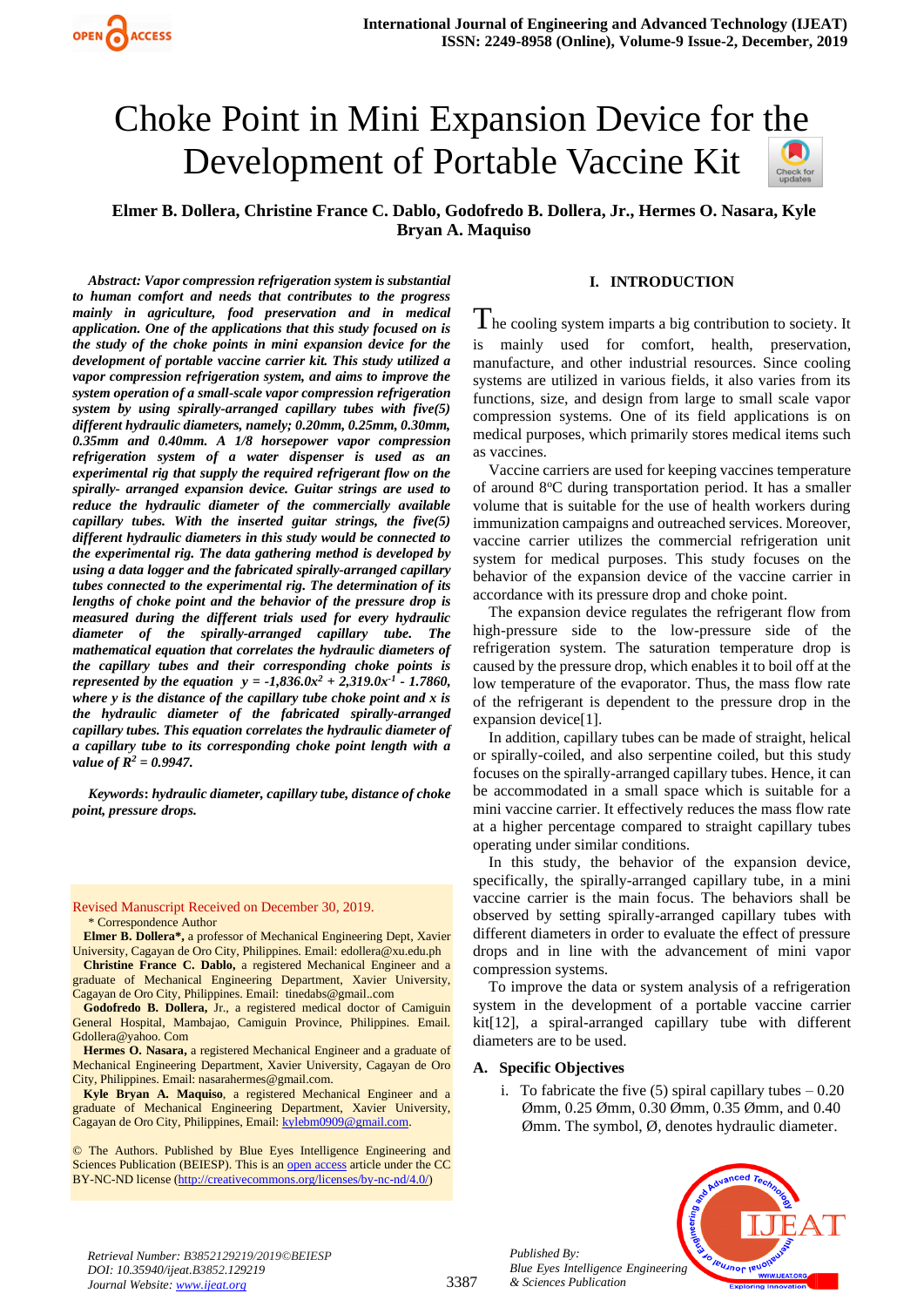- ii. To fabricate the experimental rig for the design of a vaccine carrier kit and install the five(5)spirallyarranged capillary tubes with different hydraulic diameters.
- iii. To correlate the relationship between the diameter and

the lengths of the capillary tube with their respective choke points.

iv. To develop a mathematical model equation using the correlation of the hydraulic diameter and the lengths of choke point in a spirally-arranged capillary tube.

## **B. Significance of the study**

The findings of this study will contribute to the benefit of the society, considering that mini vaccine carriers play a significant role in medical areas by storing vaccines and other temperature- sensible medical items. The conditions require the need for an efficient vaccine carrier kit design and development. Thus, the authors aim to study the behavior of a spirally-arranged mini capillary tube, with different hydraulic diameters and for the use in a mini vaccine carrier. In order to understand thoroughly the correlation between the proposed hydraulic diameters and the lengths of the choke point, an experimental rig is fabricated in order to measure the different thermodynamic parameters of the expansion device. Thus, the results may be used as basis for designing an expansion device for a small-scale refrigeration system, such as in mini vaccine carrier kit.

# **C. Scope and limitations**

The scope of the study covers only the measurement of the lengths of choke point of the fabricated spirally-arranged capillary tubes, in a refrigeration system of a mini vaccine carrier kit. Also, to create a mathematical model equation of the correlation between the capillary tubes' hydraulic diameters and the lengths of the choke point.

Furthermore, the study is limited only with the available tools and instruments in the Mechanical Engineering Laboratory Complex of Xavier University – Ateneo de Cagayan, Cagayan de Oro City, Philippines.

# **D. Theoretical framework**



**Fig. 1. Theoretical framework**

## **II. METHODOLOGY**

This section is about the processes and methods on how the study is conducted and performed. This includes the equipment and materials being used and the project design of the research study. The methods in fabrication are also discussed and described in this section.

## **A. Research design**

The study was centered in obtaining the lengths of the choke point of the spirally-arranged capillary tubes and the behavior of pressure drops on the different capillary tubes. The main purpose of this, is for the development of the mini vapor compression system[2] and the mini vaccine carrier kit.

 The procedures and the design that are necessary for the study are formulated below.



**Fig. 2. Research design**

In the design of the vaccine carrier kit, calculations were done such as the dimension and the lengths of the choke point of the refrigeration system. Computer aided drafting is used in the design of the casing. The casing was joined and assembled using rivets. A specific sample size of a vaccine bottle is used as a model for the dimension of the vaccine compartment.

The vapor compression refrigeration system is a modified design compared to the usual conventional system. This feature is necessary for the objectives to be achieved on time. A by-pass line for the capillary tubes, with gate valves, were added to the main system as shown in Fig.3.



**Fig.3. Experimental rig diagram**

*Published By: Blue Eyes Intelligence Engineering & Sciences Publication* 

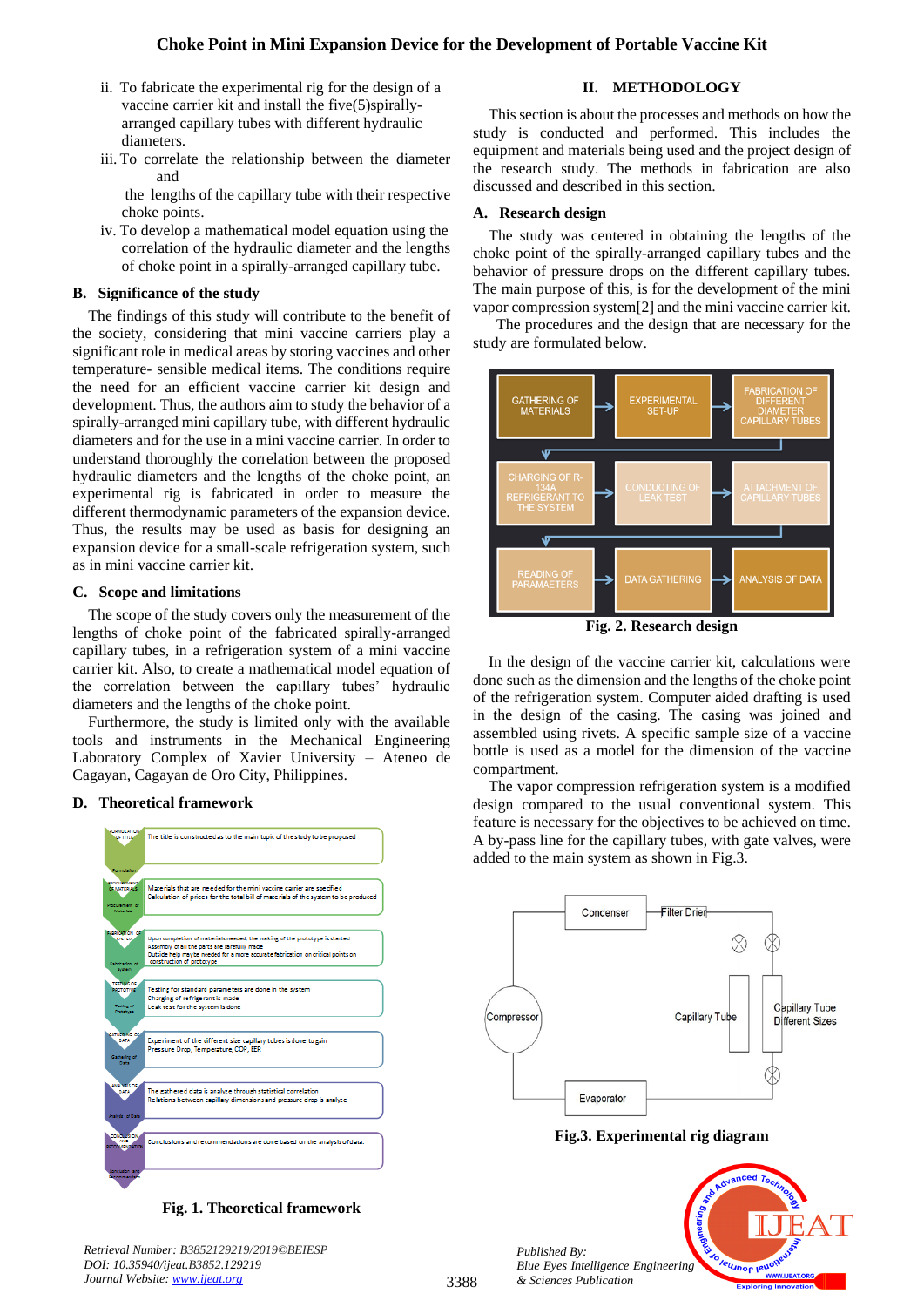

In the fabrication of the different capillary tubes, the proper coiling of the capillary tube is necessary to attain a favorable result. Also, the use of the proper guitar string sizes that will be inserted inside the capillary tube is necessary. A fabricated copper "T's" are used to connect the capillary tube to the line of the pressure gauges. After the connection is arranged, soldering process using oxygen acetylene welding and silver rod is done.

# **B. Research process flow**

There are four major components in the mini vapor compression refrigeration cycle namely, the compressor, the condenser, the expansion valve and the evaporator. These four components are used in the fabrication and will be the measuring platform in conducting the experiment on the pressure drop data, the lengths of the choke point on the system, and the basis for the values for Energy Efficiency Ratio(EER) and the Coefficient of Performance(COP)[2].

The first stage of the study is the design of the vaccine carrier kit. This covers the dimensions of the case, the size of the storage and the calculation of the heat load of the vaccine carrier kit. The major parts of the vapor compression refrigeration system were also acquired for the assembly of the experimental rig[3]. The necessary materials were prepared, including the fabrication of the experimental rig and the capillary tubes with inserted guitar strings.

# **C. Equipment and materials used**

The equipment and materials that are present in the study are the R-134a Hermetic type compressor, 3/16 " Condenser copper tubes, copper filter dryer, 1/8hp Capillary tubes, 1/4 " Evaporator copper tubes, gate valves, flow meter, and pressure gauges.

The R-134a Hermetic type compressor used in the study is taken from an old water dispenser. The compressor was first tested to determine if it is still functioning and have no defects for the fabricated refrigeration system. The fabrication of the whole system was cautiously done since the disadvantage of a hermetic compressor is that, it cannot be repaired. If the compressor fails due to mishandling or other factors, then the compressor must be replaced with a new model. However, the main advantage of a hermetic compressor is that it is sealed in a welded steel casing, so chances of gas leakages are almost impossible to occur[4].

The condenser copper tubes with 3/16" size is based on the original condenser of the water dispenser. The length and sizes also follows the original assembly of the compressor of the water dispenser. These dimensions are the most suitable design for the compressor. The researchers fabricated the same dimensions for the condenser with a new material but with a different wiring plot. The same idea is done in determining the dimensions of the designed evaporator. The evaporator copper tubes of 1/4 " size and length were based on the original dimensions of the water dispenser being used.

The filter drier is also made of copper and is suitable for the refrigerant R-134a. This kind of copper filter drier is used in various refrigeration unit. It has three orifices which is used for evacuation and charging of the refrigerant.

The capillary tube in the system uses a 1/8hp capillary tubes. This category determines that the capillary tubes are for 1/8 horsepower compressors, which is the original name plate rating of the compressor being used. The length of the capillary tube is based on the length increment of the choke point. There are two passes of the capillary tubes, one is the main pass and the second one is the experimental capillary pass. The second passage is where the fabricated capillary tubes are attached with the flow meter to determine the lengths of the choking point of the system. The hydraulic diameters of the capillary tubes are, 0.20 Ømm, 0.25 Ømm, 0.30 Ømm, 0.35 Ømm, and 0.40 Ømm capillary tubes.

The gate valves that are used in the mini refrigeration system are connected at the end extension branch for the connection of the experimental capillary tubes. This gate valves holds the bypass of the refrigerant passing at the main capillary tube and the experimental capillary tubes. There are three(3) gate valves in the system, one(1) is attached to the inlet of the main capillary, and the other two(2) is located on the inlet and outlet of the experimental capillary tubes.

The flow meter is attached to the system, consists of one unit only, and attached at the end of the spiral capillary tube. When the flow meter of the capillary tube indicates zero or no refrigerant flow, then the system achieved the choking point of refrigeration system.

The pressure gauges that are attached to the system consist of six(6) units. Two pressure gauges are on the high side(red) of the system and the other four are located on low side(blue) of the system. One high side gauge is attached and on low side gauge is attached the main refrigeration system. The other four(4) gauges are attached to the fabricated experimental capillary tubes. The extra one(1) high side gauge is attached at the inlet of the capillary tube, another on attached after the filter drier, another two(2) extra low side gauges in between the sections of the capillary tube and one(1) extra low side gauge at the outlet of the capillary tube. This provides four(4) pressure readings in every capillary tube experimental test rig[5].

The thermostat in the system is attached to the compressor. The purpose of the thermostat is for the regulation of the operating temperature of the refrigerant on the compressor.

The casing of the mini vapor compression system is made of galvanized steel grade 00. The sheets are joined with rivets at the edges. The whole casing has a dimension of  $12" \times 8" \times$ 15 inches as shown in Fig.4. The inside compartment is about 6 inches in diameter and 4.3 inches in height.



**Fig. 4. Casing for the portable vaccine kit**

# **D. Fabrication of the experimental rig**

The first step of the fabrication is the assembly of the casing. The casing was designed in a rectangular prism just like the commercial vaccine carrier kit that is used in health centers.



*Retrieval Number: B3852129219/2019©BEIESP DOI: 10.35940/ijeat.B3852.129219 Journal Website[: www.ijeat.org](http://www.ijeat.org/)*

*Published By:*

*& Sciences Publication*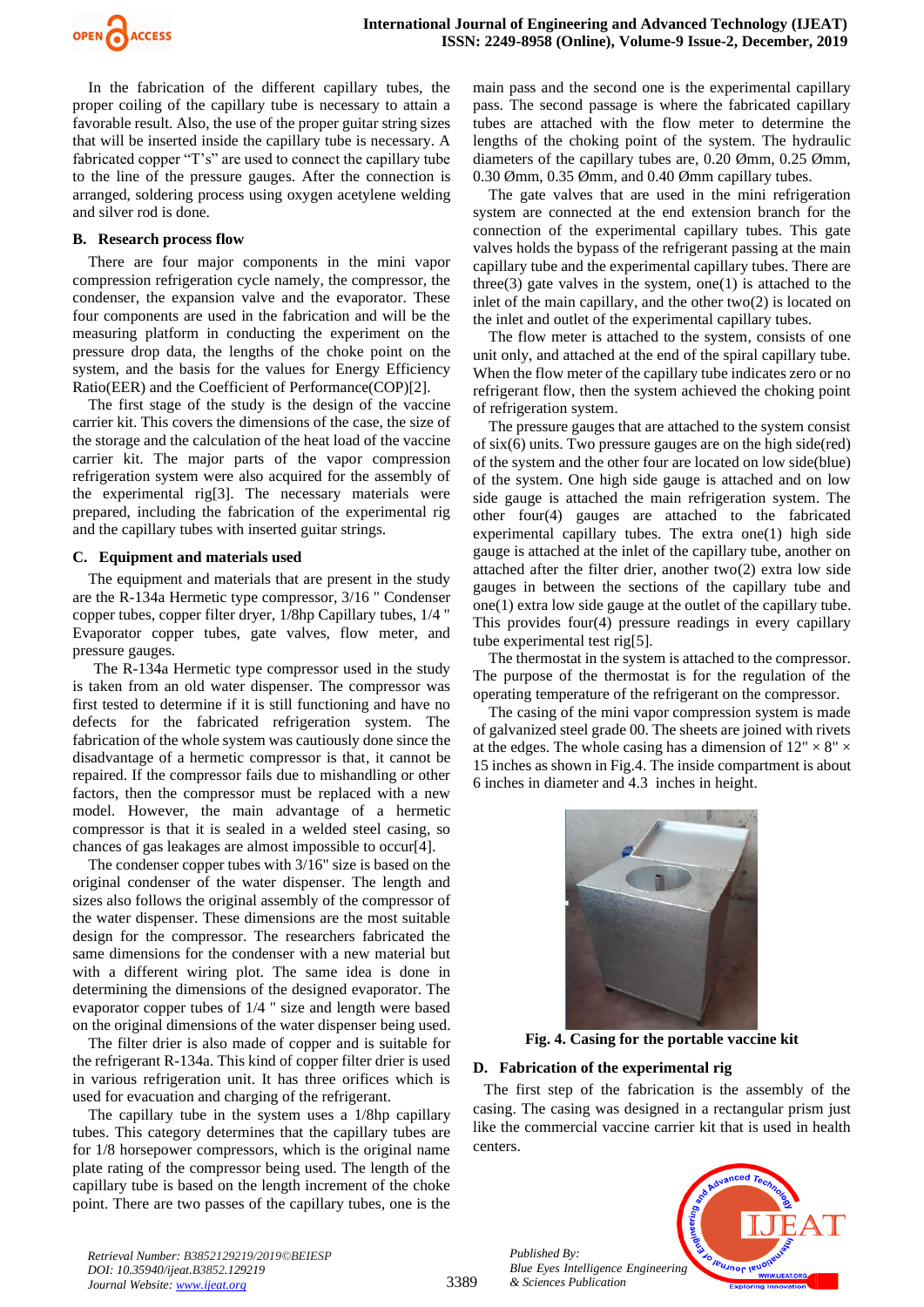# **Choke Point in Mini Expansion Device for the Development of Portable Vaccine Kit**

The dimensions are considered to fit the major components of a refrigeration system and to fit other components needed such as, pressure gauges and custom connections. These components are the measuring device used to gather the data.

The casing of the system uses galvanize steel plate and riveted to fix the parts.

The first component to be attached to the system is the compressor. The compressor is the heart of the refrigeration system and need to be placed first because of its size and weight.

After the compressor, the condenser is inserted to its line in the system[10]. The same way is done to the evaporator. Two(2) pressure gauges are attached, one on the high side pressure and another in the low side pressure. MAPP gas and silver rod is used to connect the copper tubes for the refrigeration system. Three gate valves are attached to the system, the purpose of the first one is for the main capillary tube, and the two other is for the experimental capillary tube. After the assembly, the system is charged with tetraflouroethane refrigerant and uses soap to test for the leakage of the system. After a successful leak test, the system is ready for the experimentation of capillary tubes.



**Fig. 5. Spiral coil of capillary tube**

The first step in fabrication of the spiral capillary tube is the coiling of the copper tubes as shown in Fig.5. The use of a cylindrical object is necessary to attain perfect coil. A careful work is needed on this part, so that the diameter of the coils will not vary. The variation of the coils diameter may affect the data gathering of the experiment rig. After the coiling of the copper tubes, is the insertion of the guitar strings inside the capillary tube. Proper number of strings is considered to achieve the desired diameter of capillary tubes. A knife and a long nose plier are used in cutting the capillary tube. Next step, is the fabrication of "T" connections. The drill bit tool is used in making a hole on one side of the copper tube, and inserting the other copper tube in upright direction, forming a "T"[6]. It is then soldered using MAPP gas and silver rod. Copper tubes with ¼ size are also needed in the fabrication since, it is attached to the  $\frac{1}{4}$  flare nut. A total of five(5) flare nuts and one compression nut is attached to a single different size capillary tube.

# **III. EXPERIMENTAL**

In designing the vapor compression refrigeration system, calculations are made using the appropriate engineering design formula. This includes the analysis of basic vapor compression refrigeration cycle that are plotted in the temperature - entropy diagram and pressure - enthalpy diagram. Property conditions are set to conceptualize in designing a refrigeration system. The evaporator temperature should be higher than the ambient temperature, which the authors designed around 45° Celsius. The evaporator temperature is the temperature requirement in order to remove heat from the confined space, or in the designed vaccine compartment[12]. The refrigerant being used is R-134a having a chemical name of tetrafluoroethane, as it is among the best refrigerant today. Tetraflouroethane refrigerant is harmless, available in the market and has an insignificant ozone depletion potential.

In the compressor inlet (State 1), the properties to be considered for the refrigerant is 2 °Celsius temperature and is saturated vapor. In continuing the calculation using R-134a property tables and chart, the values of pressure (314.44 kPa), enthalpy (251.622 kJ/kg), and entropy (0.93 kJ/Kg-K) are obtained.



**Fig. 6. Fabricated experimental rig.**

The condenser outlet (State 3) properties are  $45^{\circ}$  Celsius temperature and saturated liquid. Using property tables and chart again, the following properties of pressure (1162.32 kPa) and enthalpy (115.84 kJ/kg) are obtained.

In the State 4 of the system, the inlet of the evaporator, is a saturated liquid-vapor mixture. The enthalpy of this state is equal to the enthalpy of State 3, which is 115.84 kJ/kg. In the inlet of the condenser (State 2), the properties present is entropy, which is equal to State 1 (0.93 kJ/kg-K), and pressure equal with State 3 (1162.32 kPa). Using a chart. The enthalpy of this state is obtained, which is approximately 280 kJ/kg. Acquiring all the enthalpy of each state proceeds to the calculation of the compressor work and Coefficient of Performance (COP) of the system.

## **A. Data collection procedures**

The data will be gathered for 6 hours with 75 minutes for each capillary tube with an interval of 30 seconds[7,8]. The study needs at least 15 trials to get a more accurate result.



*Retrieval Number: B3852129219/2019©BEIESP DOI: 10.35940/ijeat.B3852.129219 Journal Website[: www.ijeat.org](http://www.ijeat.org/)*

*Published By: Blue Eyes Intelligence Engineering & Sciences Publication*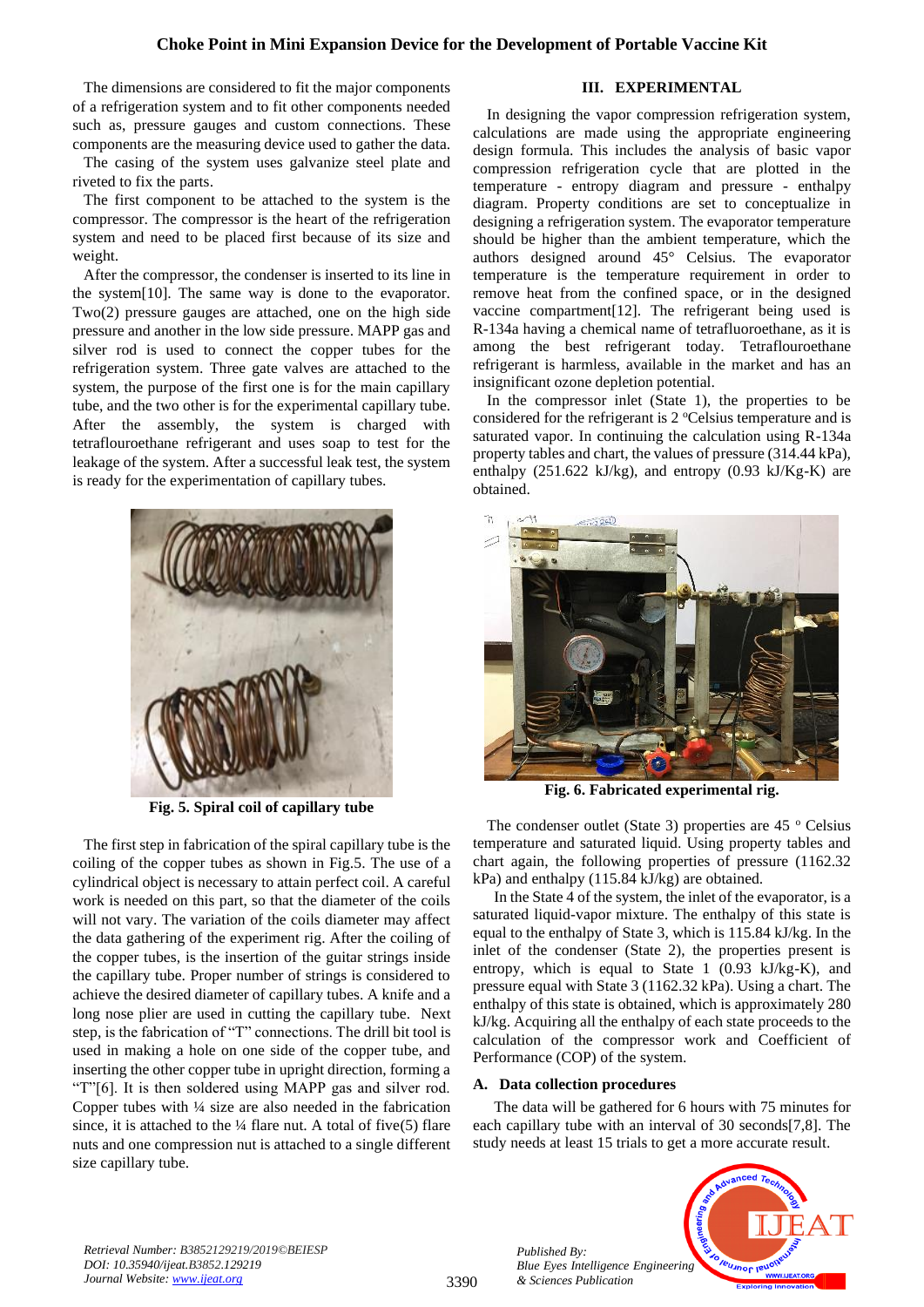

Pressure gauges and thermocouples are used to measure the thermodynamic properties in the experimental rig as shown in Fig.6. The data will be gathered in conformation with the authors' testing procedures;

- 1. Before starting the whole system, make sure that the globe valve to the main capillary tube is open.
- 2. Make sure that all the elements used for the experimental capillary tubes are tightened to avoid the refrigerant flow.
- 3. After all other conditions are checked, start up the system and let it run for 10 minutes before gathering the data. This is to create a stable pressure inside the system.
- 4. After 5 minutes passing and on 10 minutes mark, start to take the reading of the flow meter. If the reading in flow meter indicates a zero value, then adjust the length of the capillary tube.
- 5. In adjusting the value of the spiral capillary tube, a 1 cm increment is used. Using a long nose plier, cut the said increment from the experimental capillary tube.
- 6. Attach the adjusted capillary tube back to the system using a MAPP gas and a silver rod.
- 7. Repeat process 3 until you acquire a non-zero flow meter reading.
- 8. Record the length of the spiral capillary tube as soon as you attain the non-zero flow on the flow meter.
- 9. Start to take the reading in the pressure gauges, starting from the high side pressure gauge to the low side pressure gauge. These readings will be annotated as  $P_1$ ,  $P_2$ ,  $P_3$ , and  $P_4$  respectively.
- 10. The data will be gathered every 5 minutes interval, up to 15 trials, the system will be running for about 75 minutes at 30 seconds interval in the data logger for one diameter of a capillary tube. This procedure will be repeated with the other sizes of capillary tubes[9,11].
- 11. After 15 trials of testing with the capillary tubes. Turn off the system and wait for it to stabilize by observing the main pressure gauges.
- 12. After all the system is stabilize, detached the experimental capillary tube and replace with another different size. Leaks happen at this part so charging it with refrigerant is needed.
- 13. Repeat the whole procedure for the next sets of capillary tubes.

# **IV. RESULT AND DISCUSSION**

In this section, the calculations, experimental data and the result are presented. The theoretical values and actual values are analyzed and discussed. This section also includes answers of the objectives of the study.

The measurement of the lengths of the choke point of the mini expansion device for the development of a portable vaccine carrier, spirally-arranged capillary tubes with different diameters are being used.

In improving the data analysis for the study, every hydraulic diameter and its thermodynamic properties are determined. In the experiment of 0.2 Ø mm capillary tube, the following tabulated result is obtained with the measured values shown in Table 1.

# **Table 1. Temperature and pressure drop for d = 0.4mm**

|                | 0.4                          |                              |                    |                      |                                |                    |                         |                             |                                         |  |  |
|----------------|------------------------------|------------------------------|--------------------|----------------------|--------------------------------|--------------------|-------------------------|-----------------------------|-----------------------------------------|--|--|
| <b>Sample</b>  | P <sub>1</sub><br><b>BAR</b> | P <sub>2</sub><br><b>BAR</b> | T1<br>$^{\circ}$ C | T <sub>2</sub><br>۰c | T <sub>3</sub><br>$^{\circ}$ C | T4<br>$^{\circ}$ C | <b>Flow</b><br>(mL/min) | Lenath<br>(c <sub>m</sub> ) | <b>EXPERIMENTAL</b><br><b>CP LENGTH</b> |  |  |
|                | 11.95                        | 2.97                         | 51.3               | 8.73                 | $-2.6$                         | 34.92              | 16.9                    | 558                         |                                         |  |  |
| $\overline{2}$ | 11.95                        | 3.37                         | 57.35              | 8.2                  | 1.75                           | 34.94              | 19.72                   | 548                         |                                         |  |  |
| 3              | 11.95                        | 3.52                         | 61.74              | 5.54                 | $-0.65$                        | 38.39              | 20.42                   | 538                         | 598                                     |  |  |
| 4              | 11.95                        | 3.71                         | 56.07              | 6.35                 | 0.51                           | 36.64              | 21.83                   | 528                         |                                         |  |  |
| 5              | 11.95                        | 2.65                         | 51.99              | 3.13                 | $-2.19$                        | 35.87              | 27.46                   | 518                         |                                         |  |  |
|                |                              |                              |                    |                      |                                |                    |                         |                             |                                         |  |  |

The pressure drop of the 0.40 mm capillary tube shows that the maximum pressure drop reaches 9.30 bar. The flow rate shows that the length of the capillary tube reaches 558mm. The table also shows that the flow rate of the 0.40 mm decreases as the length of the capillary tube is increased.

|  | Table 2. Percentage error |  |
|--|---------------------------|--|
|--|---------------------------|--|

| <b>DIAMTER</b><br>mm | <b>THEORETICAL</b><br><b>LENGTH</b><br>cm | <b>EXPERIMENTAL</b><br><b>LENGTH</b><br>cm | <b>PERCENT</b><br><b>ERROR</b><br>% |  |  |
|----------------------|-------------------------------------------|--------------------------------------------|-------------------------------------|--|--|
| 0.2                  | 393.15                                    | 349                                        | 12.6504298                          |  |  |
| 0.25<br>452.06       |                                           | 432                                        | 4.643518519                         |  |  |
| 0.3                  | 534.77                                    | 522                                        | 2.446360153                         |  |  |
| 0.35                 | 588.02                                    | 566.3                                      | 3.835422921                         |  |  |
| 0.4                  | 629.53                                    | 598                                        | 5.272575251                         |  |  |

1. To fabricate the five  $(5)$  spiral capillary tubes – 0.20 Ømm, 0.25 Ømm, 0.30 Ømm, 0.35 Ømm, and 0.40 Ømm. The symbol, Ø, denotes hydraulic diameter.

The fabrication of the capillary tubes with different hydraulic diameters was the most challenging part. The guitar string insertion required a careful act because if the string is accidentally bent, the crease will no longer be healed. A different string should be replaced if such action occurs. Also, insertion of multiple strings is a difficult task because guitar strings tends to stuck if it is not done in a right way.

Another challenging part in the fabrication is soldering of the copper tubes and to attach the incremental length needed for fabrication. Despite the challenges, the problems were solved and the capillary tubes were successfully fabricated.

2.To fabricate the experimental rig for the design of a vaccine carrier kit and install the five(5) spirally-arranged capillary tubes with different hydraulic diameters.

The design of the measuring platform is a basic refrigeration system which is installed in a vaccine carrier case design. The design is inspired by a vaccine carrier used in health centers for rural areas, with a rectangular prism body. The installation of the capillary tubes in the system is on alternate or take turn basis. The first capillary tube will be installed, after doing the experiment, it will be removed and replaced with another experimental capillary tube. This kind of installation for the measuring platform is designed to attain the compactness of the system and can be installed in the mini vaccine case.

Thus, the fabrication design of the measuring platform installed in a vaccine carrier is completed.

3.To correlate the relationship between the hydraulic diameter and the length of the capillary tube and their respective choke point.



*Retrieval Number: B3852129219/2019©BEIESP DOI: 10.35940/ijeat.B3852.129219 Journal Website[: www.ijeat.org](http://www.ijeat.org/)*

3391

*Published By:*

*& Sciences Publication*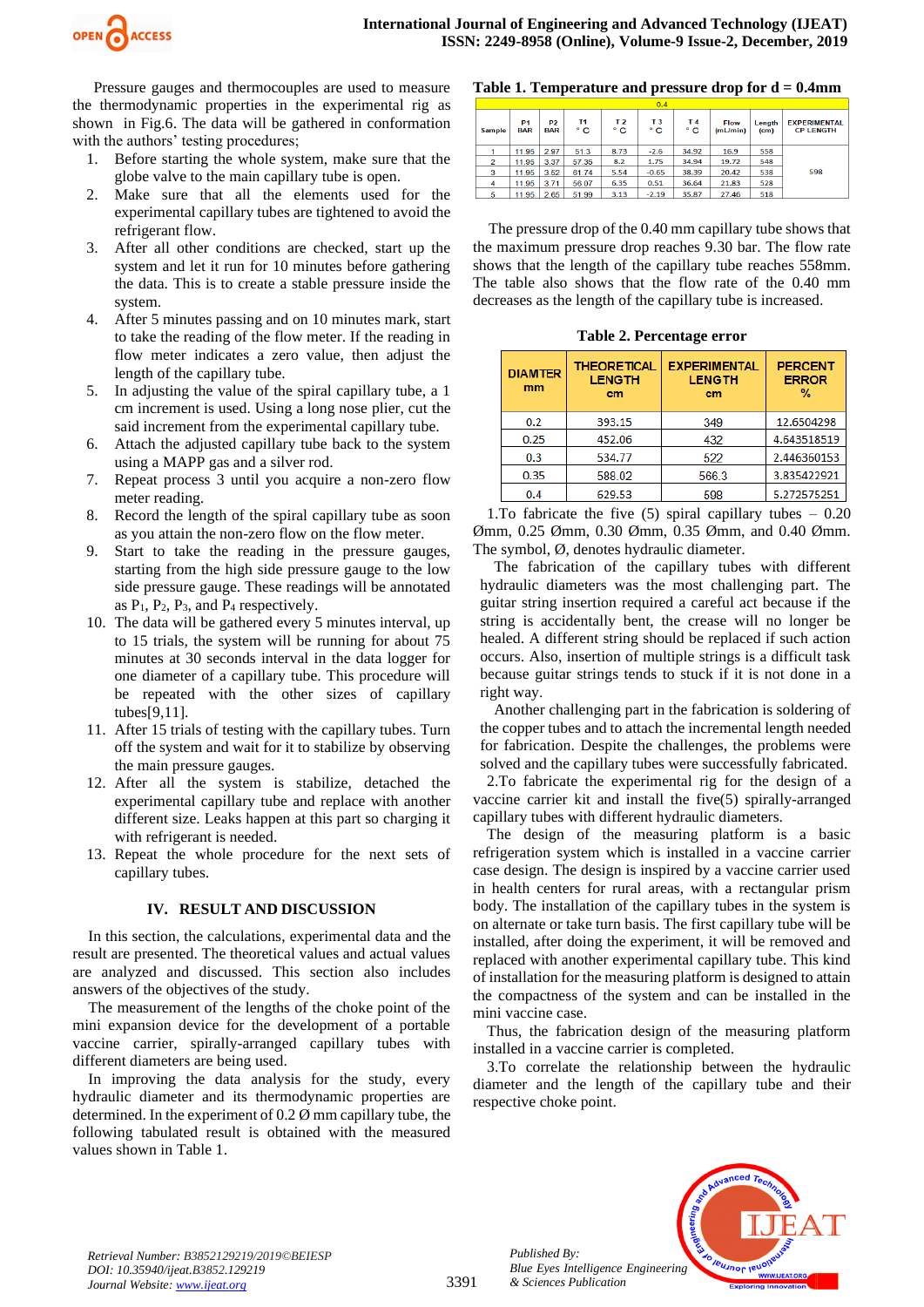## **Choke Point in Mini Expansion Device for the Development of Portable Vaccine Kit**

In correlating the relationship between the hydraulic diameter and the length of the choke point on the capillary tube, a graph is made to visualize the data and an equation is formulated to further enhance the understanding of the curve.

The line shows that the flow rate in terms to the length of the 0.20mm $\emptyset$  capillary tube is equal to  $y = 0.0048x^2$ .  $3.3768x + 602.12$ , where x is the length of the capillary tube choke point and its  $\mathbb{R}^2$  is equal -0.979 which means that the data is strongly correlated.

The graph also shows that as the length of the capillary tube increases, the flow rate inside the capillary tube approaches to zero. The empirical length of the choke point is calculated with the equation above is 393.15cm. For a length of choke point of 359cm, the percent error is 9.51%.

**Table 3. Temperature and pressure drop for d = 0.20 mm**

|               | 0.2                          |                              |          |                      |                      |           |                         |                                 |                                                    |
|---------------|------------------------------|------------------------------|----------|----------------------|----------------------|-----------|-------------------------|---------------------------------|----------------------------------------------------|
| <b>Sample</b> | P <sub>1</sub><br><b>BAR</b> | P <sub>2</sub><br><b>BAR</b> | Τ1<br>۰c | T <sub>2</sub><br>۰c | T <sub>3</sub><br>۰c | T 4<br>۰c | <b>Flow</b><br>(mL/min) | Len<br>gth<br>(c <sub>m</sub> ) | <b>EXPERIME</b><br><b>NTAL CP</b><br><b>LENGTH</b> |
|               | 11.95                        | 2.5                          | 45.2     | 0.07                 | $-3.9$               | 37.01     | 19.01                   | 319                             |                                                    |
| 2             | 11.95                        | 3.71                         | 48.6     | 0.64                 | $-1.51$              | 40.91     | 21.13                   | 309                             |                                                    |
| 3             | 11.95                        | 2.57                         | 49.3     | $-0.16$              | 0.13                 | 36.7      | 24.65                   | 299                             | 349                                                |
| 4             | 11.95                        | 3.97                         | 58.79    | 8                    | 0.64                 | 41.45     | 33.8                    | 289                             |                                                    |
| 5             | 11.95                        | 2.98                         | 44.43    | 7.18                 | 1.32                 | 38.45     | 36.5                    | 279                             |                                                    |

4.To develop a mathematical model using the correlation of the hydraulic diameters and the length of the choke points in a spirally-arranged capillary tubes.

The mathematical equation that correlates the hydraulic diameters of the capillary tubes and their corresponding choke points is represented by the equation as  $y = -1.836.0x^2$  $+ 2,319.0x^{-1}$  - 1.7860, where y is the length of the capillary tube and x is the hydraulic diameter of the fabricated capillary tubes. This equation correlates the diameter of a capillary tube to its corresponding choke point length with a value of  $R^2 = 0.9947$ .

Hydraulic Diameter vs Choke Point Length



**Fig. 7. Hydraulic diameter vs. choke point length in mm**

Based from the generated equation of the linear correlation for the length of the capillary tube choke point and its corresponding flow for each diameter, a matrix can be formulated as,

| D1             |     | $\alpha$ 1            | $\beta$ 1    |  |
|----------------|-----|-----------------------|--------------|--|
| D <sub>2</sub> |     | $\alpha$ 2            | $\beta$ 2    |  |
| D <sub>3</sub> | $=$ | $\alpha$ <sup>3</sup> | $\beta$ 3  x |  |
| D4             |     | $\alpha$ 4            | $\beta$ 4    |  |
| D <sub>5</sub> |     | $\alpha$ 5            | В5           |  |

*Retrieval Number: B3852129219/2019©BEIESP DOI: 10.35940/ijeat.B3852.129219 Journal Website[: www.ijeat.org](http://www.ijeat.org/)*

Where D is the hydraulic diameter of the capillary tube, therefore a general matrix is;

| $\lceil 0.20 \rceil$ |     | 169.49 | $-0.4765$ |  |
|----------------------|-----|--------|-----------|--|
| 0.25                 |     | 89.056 | $-0.1970$ |  |
| 0.30                 | $=$ | 125.24 | $-0.1973$ |  |
| 0.35                 |     | 190.52 | $-0.3240$ |  |
| 0.40                 |     | 146.24 | $-0.2323$ |  |

## **V. CONCLUSION**

The overall result of the experiment shows that the pressure drop from the capillary tubes of 0.2 Ømm, 0.25 Ømm, 0.3 Ømm, 0.35 Ømm, and 0.4 Ømm is dependent on the length and diameter of the capillary tube. The longer the length of the capillary tube, the higher the pressure drop, and in theoretical relationship, the lower the flow rate.

The authors also concluded that the bigger the diameter of the capillary tube, the longer the length to achieve the choke point. By curve fitting, the condition will be expressed as an empirical equation,  $y = -1,836.0x^2 + 2,319.0x^{-1} - 1.7860$ , where y is the length of the capillary tube and x is the hydraulic diameter of the capillary tube.

#### **ACKNOWLEDGMENT**

Much has been done to accomplish this paper, and the authors are truly thankful for the help and support of many people, and to those who contributed in the fulfillment of this study.

Mr. Philip G. Cabading, for the valuable assistance extended to this study, by lending his tools and equipment used in data gathering.

To the unending moral and spiritual supports from our friends, who believed that this study will be finished on time.

To the authors' family, for the emotional supports they extended to the fulfillment of this study.

And finally, we wish to express our deepest gratitude to Almighty God, through the intercession of the Blessed Virgin Mary, for the gift of knowledge, talents and wisdom, and for giving the authors, the courage in times of difficulties until the time the study is completed. Ad Majorem Dei Gloriam!

#### **REFERENCES**

- 1. A. Bejan, "*Advanced Engineering Thermodynamics*", 2nd ed., New York: Wiley Interscience, 1997.
- 2. W. F. Stoker and J. W. Jones, "*Refrigeration and Airconditioning*," 2nd edition. New York, McGraw Hill, 1982.
- 3. E.B.Dollera, and E.P. Villanueva, "*A study of the Heat Transfer Coefficient of a Mini Channel Evaporator with R-134a as Refrigerant*", IOP Conference Series: Materials Science and Engineering. Volume 88 012027, 2014.
- 4. ASHRAE, :"*Handbook of Refrigeration*", SI Version, Atlanta, GA, American Society of Heating, Refrigerating, and Air-Conditioning Engineers, Inc., 1985.
- 5. E. B. Dollera, E. P.Villanueva, L.L.Pabillona, and R, C. Golez Jr., "*Lockhart-Martinelle Correlation of Refrigerant R-134a Pressure Drop in Minichannel Evaporators*", Australian Journal for Basic & Applied Sciences(AJBAS), ISSN:1991-8178, Volume-9 Issue-37, Special Issue 2015, pp. 28-34.

*Published By: Blue Eyes Intelligence Engineering & Sciences Publication*